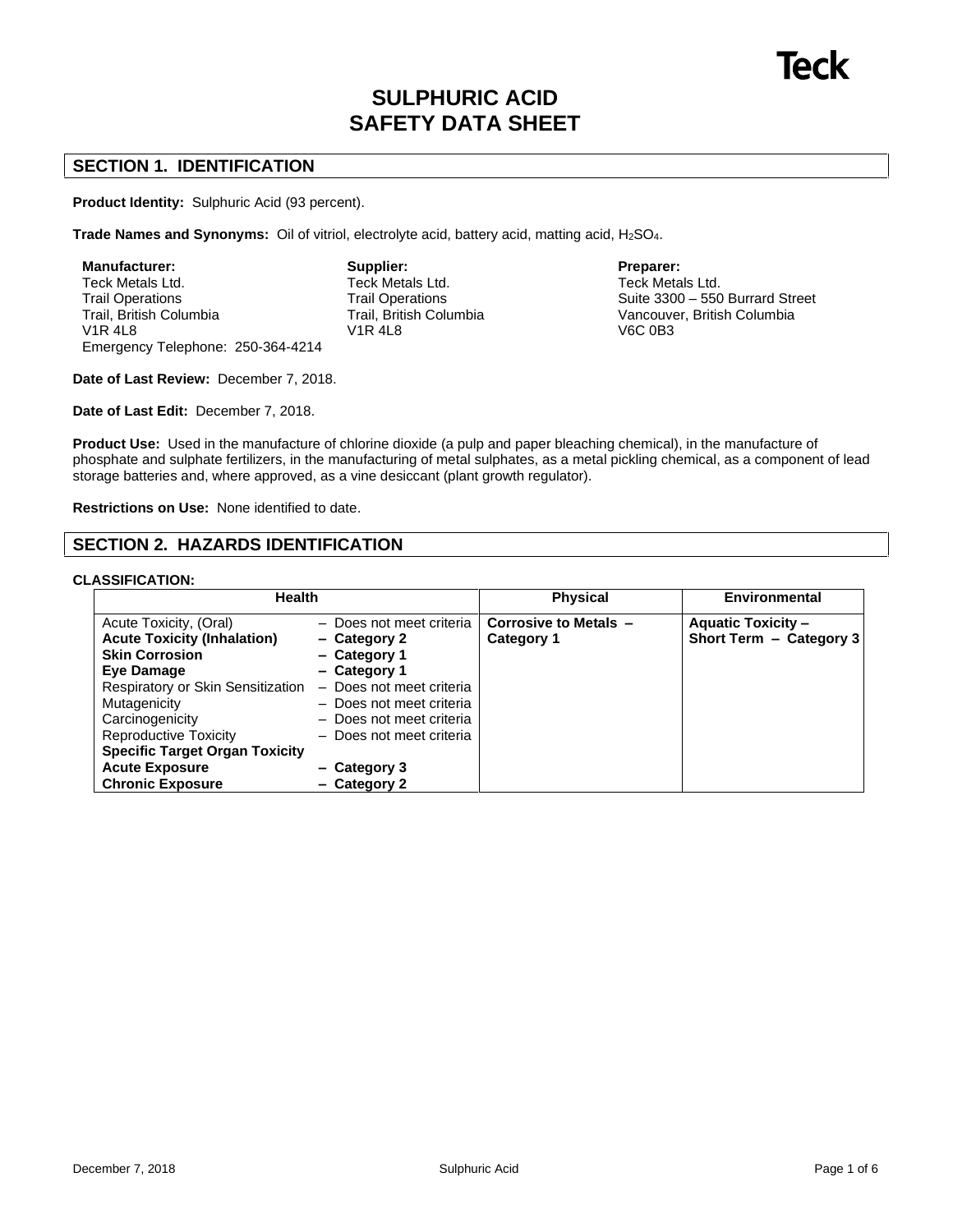| Symbols:<br>Signal Word:<br><b>DANGER</b>                                                     |                                                                                  |  |
|-----------------------------------------------------------------------------------------------|----------------------------------------------------------------------------------|--|
| <b>Hazard Statements</b>                                                                      | <b>Precautionary Statements:</b>                                                 |  |
| <b>DANGER!</b>                                                                                |                                                                                  |  |
| Causes severe skin burns and serious eye damage.<br>May cause respiratory irritation.         | Wear protective gloves, protective clothing, eye and face<br>protection.         |  |
|                                                                                               |                                                                                  |  |
| May cause damage to teeth through prolonged and repeated<br>exposure to sulphuric acid mists. | Wash exposed skin thoroughly after handling.                                     |  |
| Fatal if inhaled.                                                                             | Store and use only in a well-ventilated area. Keep<br>containers tightly closed. |  |
| May be corrosive to metals.                                                                   | In case of inadequate ventilation wear respiratory                               |  |
| Harmful to aquatic life.                                                                      | protection. Do not breathe mist.                                                 |  |
|                                                                                               | Avoid release to the environment. Absorb spillage.                               |  |
|                                                                                               | IF IN EYES: Rinse continuously with water for several                            |  |
|                                                                                               | minutes. Continue rinsing and immediately call a poison                          |  |
|                                                                                               | centre/doctor. Specific treatment is urgent.                                     |  |
|                                                                                               | IF ON SKIN: Take off immediately all contaminated                                |  |
|                                                                                               | clothing. Rinse skin with water or shower. For large                             |  |
|                                                                                               | area burns, immediately call a poison centre/doctor.                             |  |
|                                                                                               | Wash contaminated clothing before reuse.                                         |  |
|                                                                                               | IF INHALED: Remove person to fresh air and keep                                  |  |
|                                                                                               | comfortable for breathing.                                                       |  |
|                                                                                               | IF SWALLOWED: Rinse mouth, DO NOT induce                                         |  |
|                                                                                               | vomiting.                                                                        |  |
|                                                                                               | Get medical attention if you feel unwell.                                        |  |
|                                                                                               | Store in corrosion resistant container with a resistant                          |  |
|                                                                                               | inner liner.                                                                     |  |

**Emergency Overview:** A strong mineral acid present as a colourless and odourless oily liquid when pure but may appear yellow to dark brown when impure. Extremely corrosive to all body tissues, causing rapid tissue destruction and serious chemical burns. Skin or eye contact requires immediate first aid. Can decompose at high temperatures, forming toxic gases such as sulphur oxides. Non-flammable but reacts violently with water, generating large amounts of heat with potential for spattering of the acid. Can react with combustible materials to generate heat and ignition. Reacts with most metals, particularly when diluted with water, to form flammable hydrogen gas which may create an explosion hazard. It is highly toxic to aquatic organisms and plant life.

Potential Health Effects: Sulphuric acid is not very volatile and workplace exposures are therefore primarily due to accidental splashes or to processes or actions that generate an acid mist. It is extremely corrosive to all body tissues, causing rapid tissue destruction and serious chemical burns on contact with the skin or eyes. Skin or eye contact requires immediate first aid. Inhalation of sulphuric acid mistor fumes may produce irritation of the nose, throat and respiratory tract. High levels of acid mist are also irritating to the skin and eyes. Chronic inhalation of acid mist may cause pitting and erosion of tooth enamel. Sulphuric acid, per se, is not listed as a carcinogen by OSHA, NTP, IARC, or the ACGIH. However, IARC, the ACGIH and the NTP have concluded there is sufficient evidence that occupational exposure to strong inorganic acid mists containing sulphuric acid is carcinogenic or potentially carcinogenic to humans (see Toxicological Information, Section 11).

**Potential Environmental Effects:** Sulphuric acid is highly toxic to aquatic organisms and terrestrial plant life; however, it does not bioaccumulate or bioconcentrate through the food chain (see Ecological Information, Section 12).

# **SECTION 3. COMPOSITION / INFORMATION ON INGREDIENTS**

| <b>HAZARDOUS COMPONENTS</b> | <b>CAS Registry No.</b> | <b>CONCENTRATION (% wt./wt.)</b> |
|-----------------------------|-------------------------|----------------------------------|
| Sulphuric Acid              | 7664-93-9               | 93%                              |

Note: See Section 8 for Occupational Exposure Guidelines.

# **SECTION 4. FIRST AID MEASURES**

**Eye Contact:** Symptoms: Burning, pain, blurring. Avoid direct contact. Wear chemical protective gloves, if necessary. Quickly and gently blot excess acid off face. Immediately flush the contaminated eye(s) with lukewarm, gently flowing water, for at least 30 minutes, while holding the eyelid(s) open. Take care not to rinse contaminated water into the unaffected eye or onto the face. If a contact lens is present, DO NOT delay irrigation or attempt to remove the lens. Neutral saline solution may be used as soon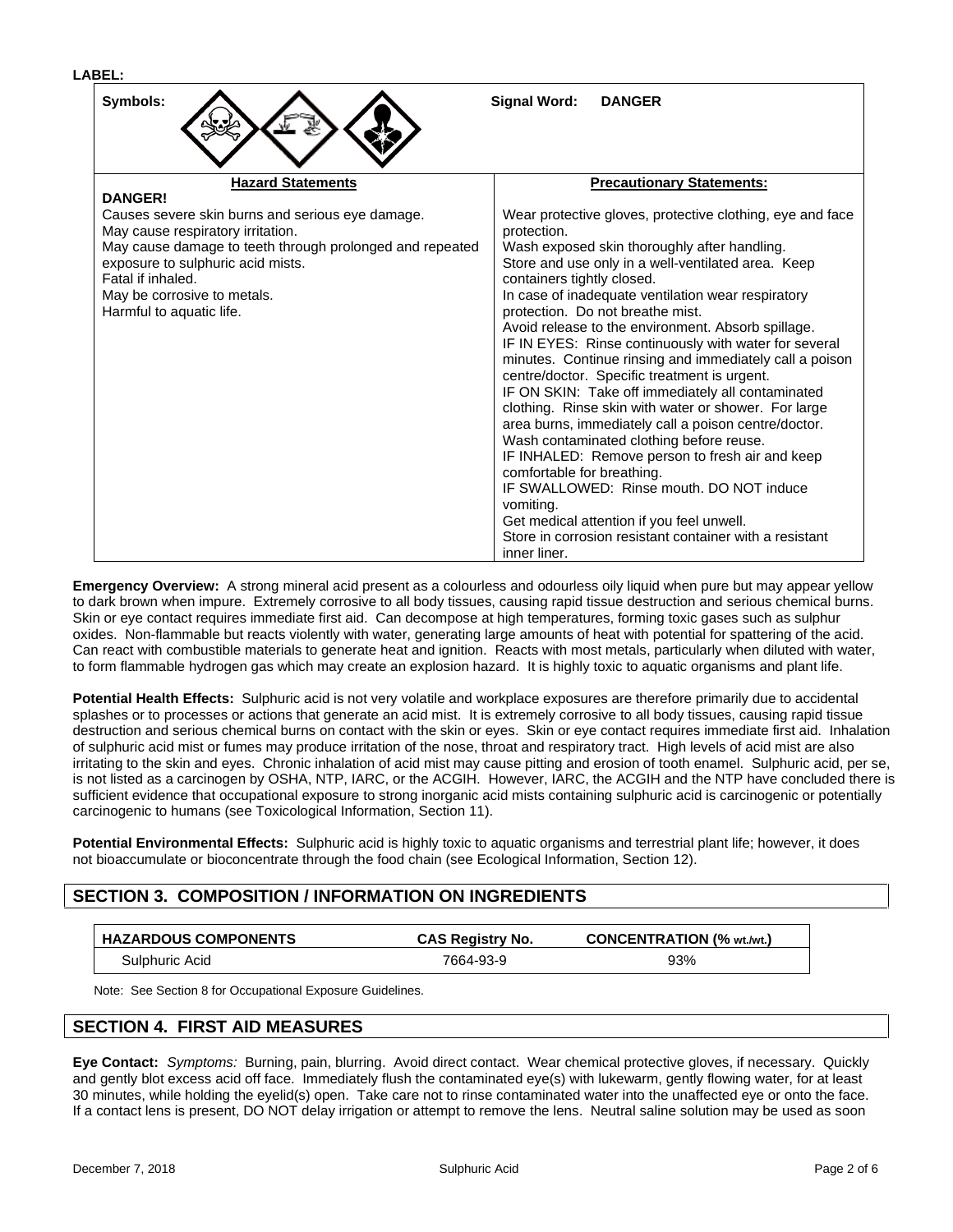as it is available. DO NOT INTERRUPT FLUSHING. If necessary, continue flushing during transport to emergency care facility. Quickly transport victim to an emergency care facility.

**Skin Contact:** Symptoms: Burning, pain, ulceration. Avoid direct contact. Wear chemical protective clothing if necessary. As quickly as possible, remove contaminated clothing, shoes and leather goods (e.g., watchbands, belts), under shower if possible. Flush with lukewarm, gently flowing water for at least 30 minutes. DO NOT INTERRUPT FLUSHING. For acid splashes over large areas of the body transport quickly to an emergency care facility. If necessary, and if it can be done safely, continue flushing during transport to emergency care facility. Completely decontaminate clothing, shoes and leather goods before reuse or discard.

**Inhalation:** Symptoms: Nose throat and lung irritation, coughing, wheezing. Take precautions to ensure your own safety before attempting rescue (e.g., wear appropriate protective equipment, use the buddy system). Remove source of exposure or move person from exposure area to fresh air and keep comfortable for breathing. Call a Poison Centre/doctor or seek medical attention.

**Ingestion:** Symptoms: Burning pain in mouth and throat. Have victim rinse mouth thoroughly with water. DO NOT INDUCE VOMITING. If vomiting occurs naturally, have person lie on their side in the recovery position. Have victim rinse mouth with water again. Quickly transport victim to an emergency care facility and bring a copy of this SDS.

### **SECTION 5. FIRE FIGHTING MEASURES**

**Fire and Explosion Hazards:** Sulphuric acid is notflammable or combustible. However, fires may result from the heat generated by contact of concentrated sulphuric acid with combustible materials. Sulphuric acid reacts with most metals, especially when diluted with water, to produce hydrogen gas which can accumulate to explosive concentrations inside confined spaces. It reacts violently with water and organic materials evolving a considerable amount of heat and is very hazardous when in contact with carbides, cyanides, and sulfides.

**Extinguishing Media:** Use dry chemical or carbon dioxide extinguishers to extinguish small fires in surrounding combustible materials. Use water spray or fog to cool fire-exposed containers of acid and to knock down large fires. Use water streams only if absolutely necessary and DO NOT USE WATER DIRECTLY ON ACID as a violent reaction may occur resulting in spattering of the acid. Do not release runoff from fire control methods to sewers orwaterways.

**Fire Fighting:** Fire fighters must be fully-trained and wear full protective clothing including an approved, self-contained breathing apparatus which supplies a positive air pressure within a full face-piece mask. For fires close to a spill or where vapours are present, use acid-resistant personal protective equipment.

# **SECTION 6. ACCIDENTAL RELEASE MEASURES**

**Procedures for Cleanup:** Control source of release if possible to do so safely. Contain spill, isolate hazard area, and deny entry to unauthorized personnel. Prevent from entering sewage or drainage systems and bodies of water. Dike area around spill and pump uncontaminated acid back to process if possible. Neutralize spilled material with alkali such as sodium carbonate or sodium bicarbonate, soda ash, lime or limestone granules. If neutralized with lime rock orsoda ash, good ventilation is required during neutralization because of the release of carbon dioxide gas. Allow to stand for 1-2 hours to complete neutralization, then absorb any liquid in solid absorbent such as vermiculite or clay absorbents. Place spilled material in suitable (corrosion resistant) labeled containers for final disposal. Treat or dispose of waste spilled material and/or contaminated absorbent material in accordance with all local, regional and national regulations.

**Personal Precautions:** Acid resistant protective clothing and gloves. Sleeves and pant legs should be worn outside, not tucked into gloves and rubber boots. Use close-fitting safety goggles or a combination of safety goggles and a face shield where splashing is a possibility. Respiratory protection equipment should be worn where exposure to hazardous levels of mist or fume is possible.

**Environmental Precautions:** This product has the potential to pose ecological risks to organisms in both aquatic and terrestrial environments. Discharge of the product to soil and water should be prevented. Prevent spillage from entering sewers or natural watercourses.

# **SECTION 7. HANDLING AND STORAGE**

**Precautions for Safe Handling:** Keep in tightly closed containers which are appropriately labeled. Do not allow contact with water. Avoid all direct contact with the acid.

**Conditions for Safe Storage:** Store in a dry, cool, well-ventilated area away from incompatible substances, particularly alkaline materials, cyanides and/or sulphides.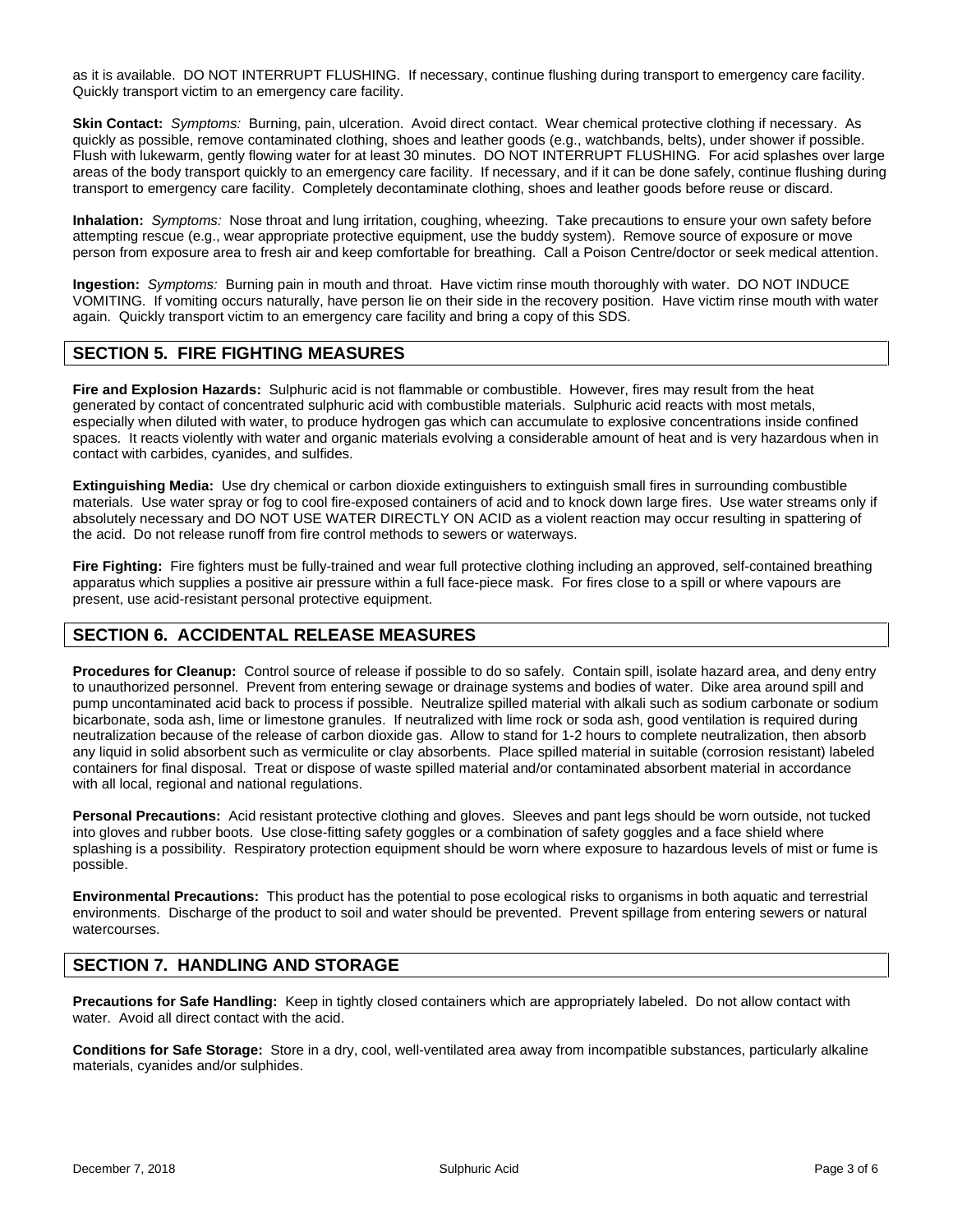# **SECTION 8. EXPOSURE CONTROLS / PERSONAL PROTECTION**

**Occupational Exposure Guidelines:** (Time-Weighted Average (TWA) concentration over 8 hrs. unless otherwise indicated).

| <b>Component</b> | <b>ACGIH TLV</b>                        | <b>OSHA PEL</b> | <b>NIOSH REL</b>      |
|------------------|-----------------------------------------|-----------------|-----------------------|
| Sulphuric Acid   | 0.2 mg/m <sup>3</sup> Thoracic fraction | 1 mg/m $3$      | $1 \ \mathrm{ma/m^3}$ |

NOTE: OEGs for individual jurisdictions may differ from those given above. Check with local authorities for the applicable OEGs in your jurisdiction.

ACGIH - American Conference of Governmental Industrial Hygienists; OSHA - Occupational Safety and Health Administration; NIOSH - National Institute for Occupational Safety and Health. TLV - Threshold Limit Value, PEL - Permissible Exposure Limit, REL - Recommended Exposure Limit.

NOTE: The selection of the necessary level of engineering controls and personal protective equipment will vary depending upon the conditions of use and the potential for exposure. The following are therefore only general guidelines that may not fit all circumstances. Control measures to consider include:

**Ventilation:** Use adequate local or general ventilation to maintain the concentration of sulphuric acid aerosol mists below recommended occupational exposure limits.

**Protective Clothing:** Appropriate protective clothing and gloves should be worn where any possibility exists that skin contact can occur. Use close-fitting safety goggles or a combination of safety goggles and a face shield where any possibility exists that eye contact can occur. An eyewash and quick drench shower should be provided near the work area. Workers should wash immediately whenever skin becomes contaminated.

**Respirators:** Where sulphuric acid mists are generated and cannot be controlled to within acceptable levels, use appropriate NIOSH-approved respiratory protection equipment (a combination of a 42CFR84 Class N, R or P-100 particulate filter and an acid gas cartridge). Note: sulphuric acid mist also causes eye irritation at high concentrations and a full face respirator or supplied air respirator may be necessary in some cases.

**General Hygiene Considerations:** Always practice good personal hygiene. Refrain from eating, drinking, or smoking in work areas. Thoroughly wash hands before eating, drinking, or smoking.

# **SECTION 9. PHYSICAL AND CHEMICAL PROPERTIES**

| Appearance:<br>Clear, colourless, oily liquid<br>(may turn yellowish to<br>amber upon aging) | Odour:<br>Odourless when cold: acrid<br>odour upon heating | <b>Odour Threshold:</b><br>$> 1$ mg/m <sup>3</sup> (Acid mist will<br>irritate the nose and may be<br>sensed as a pungent odour) | pH:<br>Concentration dependant<br>$<$ 0.1 (93% Sol'n),<br>0.3 (5% or 1N Sol'n) |
|----------------------------------------------------------------------------------------------|------------------------------------------------------------|----------------------------------------------------------------------------------------------------------------------------------|--------------------------------------------------------------------------------|
| <b>Vapour Pressure:</b><br>$<$ 0.04 kPa ( $<$ 0.3 mm Hg) $@$<br>$25^{\circ}$ C               | <b>Vapour Density:</b><br>$3.4$ (air = 1)                  | <b>Freezing Point/Range:</b><br>$-35^{\circ}$ C                                                                                  | <b>Boiling Point/Range:</b><br>280°C                                           |
| <b>Relative Density</b> (Water = 1):<br>1.84 (93% $H_2SO_4$ )                                | <b>Evaporation Rate:</b><br>Not Applicable                 | <b>Coefficient of Water/Oil</b><br>Distribution:<br>No Data Available                                                            | Solubility:<br>Completely soluble with<br>generation of significant heat.      |
| <b>Flammability:</b><br>Non-flammable liquid                                                 | <b>Flammable Limits (LEL/UEL):</b><br>Not Applicable       | <b>Auto-ignition Temperature:</b><br>None                                                                                        | <b>Decomposition Temperature:</b><br>$340^{\circ}$ C                           |

# **SECTION 10. STABILITY AND REACTIVITY**

**Stability & Reactivity:** Sulphuric acid is stable and not considered reactive under normal temperatures and pressures. Hazardous polymerization or runaway reactions will not occur. Decomposes at 340°C into sulphur trioxide and water. Extremely reactive with metals, alkalis, reducing agents and many other organic and inorganic chemicals. Hazardous gases such as hydrogen cyanide, hydrogen sulfide and acetylene are evolved on contact with chemicals such as cyanides, sulfides and carbides respectively. Contact with combustible organic matter may cause fire or explosion. Dilution with water generates excessive heat and spattering or boiling may occur. Always add acid to water, NEVER ADD WATER TO ACID. Corrosive to most metals including mild steel, copper, aluminum, zinc, etc., especially when diluted to below 90%.

**Incompatibilities:** Combustible materials, organic materials, reducing agents, amines, bases, water, excess heat, and metals.

**Hazardous Decomposition Products:** Sulphur dioxide, sulphur trioxide and sulphuric acid fumes.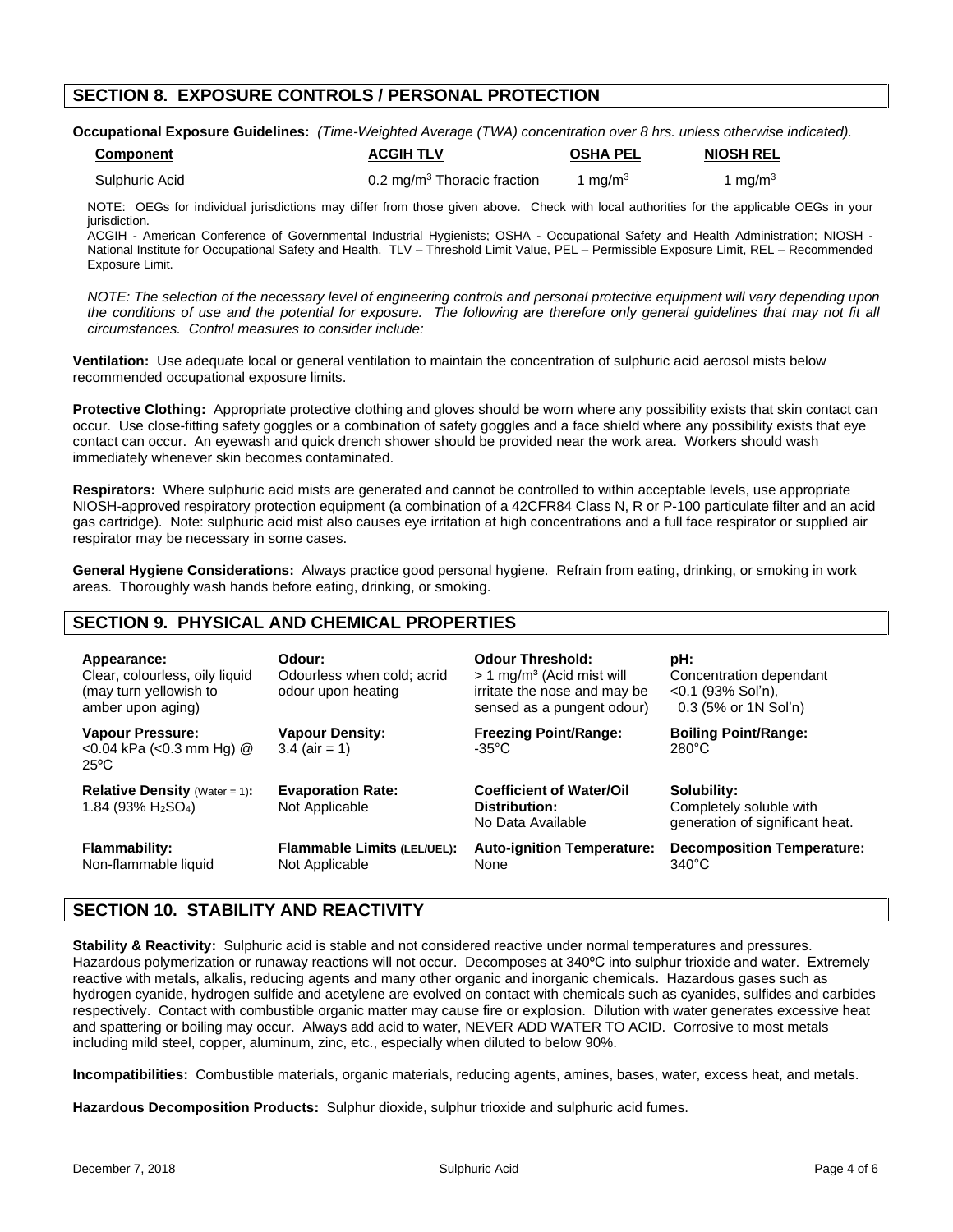# **SECTION 11. TOXICOLOGICAL INFORMATION**

**General:** Concentrated sulphuric acid is a direct acting toxicant, producing local effects at the site(s) of contact but no systemic effect. It exerts a strong corrosive action on all tissues due to its severe dehydration action (removing water from tissues). The severity of the chemical burn produced by the concentrated acid is proportional to the strength of the acid and the duration of contact. Burns are deep but typically not severely painful.

#### **Acute:**

**Skin/Eye:** Splashes can cause severe eye burns and may cause irreversible eye injury and possible blindness. Skin contact results in severe burns and may result in permanent scarring. High levels of sulphuric acid mists and aerosols are also irritating to the eyes and skin.

**Inhalation:** Inhalation may cause severe irritation of the respiratory tract with sore throat, coughing, shortness of breath, laryngeal spasm and delayed lung edema. These symptoms may be aggravated by physical exertion. Asthmatics may be more sensitive to inhaling sulphuric acid mists and asthma may be aggravated by exposure to sulphuric acid.

**Ingestion:** Ingestion is unlikely in industrial use but would result in severe burns to the mouth, throat, esophagus and stomach which could lead to permanent damage to the digestive tract. Small amounts of acid can also enter the lungs during ingestion or subsequent vomiting and cause serious lung injury.

**Chronic:** Prolonged exposure to dilute solutions or mists may result in eye irritation (chronic conjunctivitis) and produce skin dermatitis. Exposure to high concentrations of acid mist has caused erosion and discolouration of the anterior teeth. Inhalation of sulphuric acid mist may decrease the ability of the respiratory tract to remove other small particles which may be inhaled. Sulphuric acid, per se, is not listed as a carcinogen by OSHA, the National Toxicology Program (NTP), the International Agency for Research on Cancer (IARC), or the ACGIH. IARC has concluded that there is sufficient evidence that occupational exposure to strong inorganic acid mists containing sulphuric acid is carcinogenic to humans, resulting in an increased incidence of primarily laryngeal cancers. The ACGIH lists strong inorganic acid mists containing sulphuric acid as a suspected human carcinogen (A2) and the NTP have classified strong inorganic acid mists containing sulphuric acid as a known human carcinogen. OSHA does not list sulphuric acid mist as a carcinogen.

### **Animal Toxicity:**

| Hazardous Ingredient: | <b>Acute Oral</b><br>Toxicity: | <b>Acute Dermal</b><br>Toxicity: | <b>Acute Inhalation</b><br>Toxicity:             |  |
|-----------------------|--------------------------------|----------------------------------|--------------------------------------------------|--|
| Sulphuric Acid        | $2140$ mg/kg <sup>+</sup>      | Not relevant                     | $0.255 \text{ mg/L}^+$                           |  |
|                       | LD <sub>50</sub> , Rat, Oral,  |                                  | $\pm$ LC <sub>50</sub> , Rat, Inhalation, 4 hour |  |

# **SECTION 12. ECOLOGICAL INFORMATION**

Sulphuric acid is highly toxic to aquatic organisms and terrestrial plant life; however, it does not bioaccumulate or bioconcentrate through the food chain.

### **SECTION 13. DISPOSAL CONSIDERATIONS**

Do not wash down drain or allow to reach natural watercourses. Dispose of neutralized waste consistent with regulatory requirements. If neutralized with lime rock orsoda ash, good ventilation is required during neutralization because of the release of carbon dioxide gas.

### **SECTION 14. TRANSPORT INFORMATION**

# **SECTION 15. REGULATORY INFORMATION**

### **U.S.**

INGREDIENTS LISTED ON TSCA INVENTORY .................................... Yes